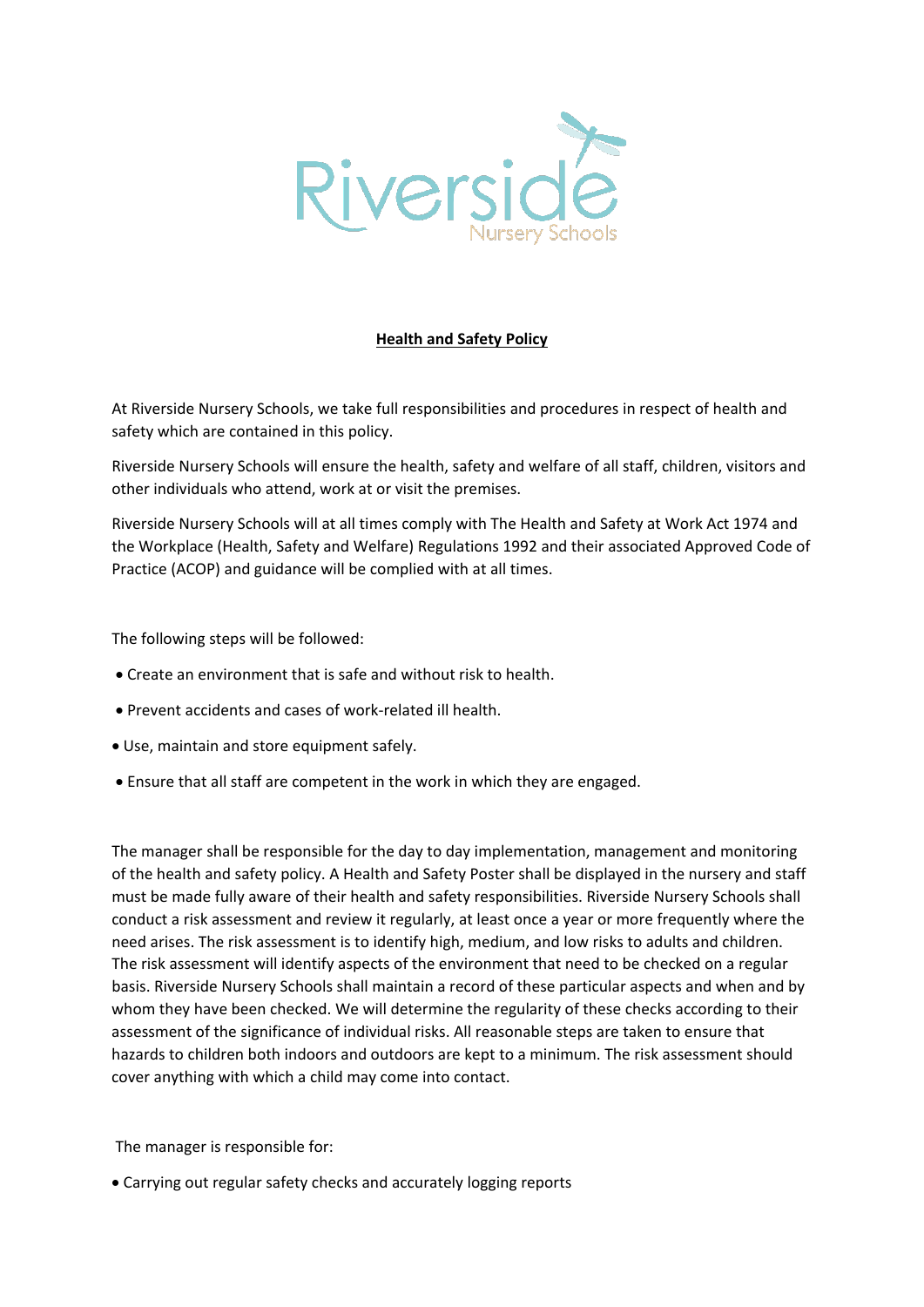• Taking any action required as a result of a health and safety inspection is taken as rapidly as possible

• Distributing information received on health and safety matters to all members of staff (including volunteers/students)

• Adequately training staff to fulfil their role within the Health and Safety policy

• Ensuring that there are adequate First Aid arrangements including a qualified first aider/s Role of Staff All Staff and any volunteers are responsible for ensuring that the provisions of the Health and Safety policy are adhered to at all times.

As such, they are required to:

• Have regard for any health and safety guidance issued by the manager or the designated member of staff, and act upon it whenever appropriate

• Take reasonable care for their own health and safety as well as that of other persons who may be affected by their acts or omissions at work

• Take all reasonable care to see that the equipment and premises that are used by children, and the activities that are carried out on the premises, are safe

• Report any accidents, incidents or dangerous occurrences that have led to, or may in the future be likely to lead to, injury or damage, and assist in the investigation of any such events

• Undergo relevant health and safety training when instructed to do so by the manager

• Inform parent/carers of safety issues for example, through discussion, leaflets, brochures, newsletters, notice boards etc

• Increase children's awareness of safety issues. For example through discussion, planned activities, routines etc Both the manager and Health and Safety Officer are responsible for assessing risks to health and safety arising out of Riverside Nursery Schools activities and introducing suitable steps to eliminate or control any such risk identified. The manager and health and safety officer is responsible for ensuring that staff both understand and accept their responsibilities in relation to health and safety procedures.

Dukes Education will ensure that adequate arrangements exist for the following:

• Monitoring of the effectiveness of the health and safety policy and authorising any necessary revisions to its provisions

• Provision of adequate resources, including financial, as is necessary to meet the nursery's health and safety responsibilities

• Provision of adequate health and safety training for all staff. Ensuring that all accidents, incidents and dangerous occurrences are adequately reported and recorded (including informing the Health and Safety Executive, and Ofsted, where appropriate)

• Investigate any reported accidents, incidents and dangerous occurrences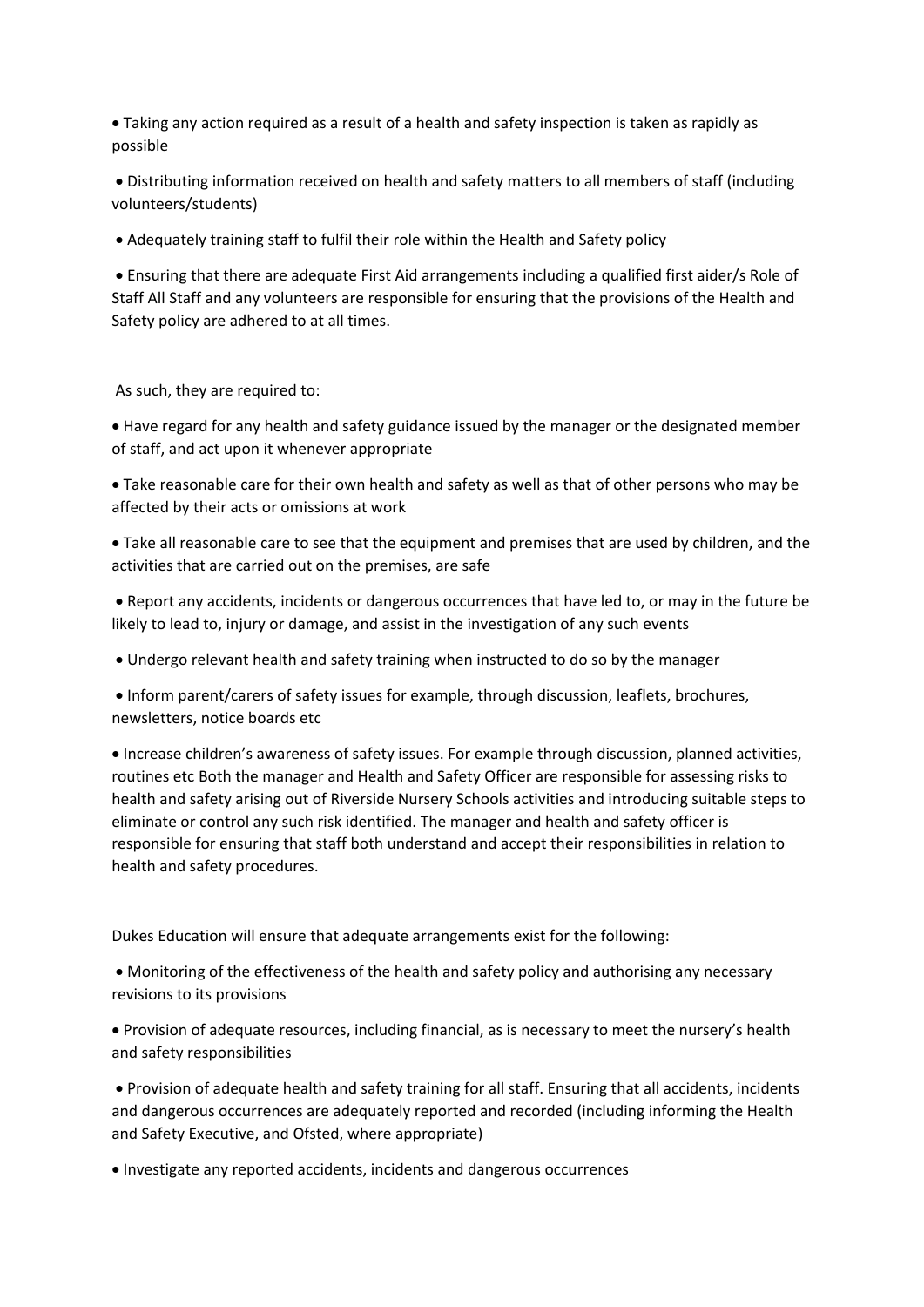• Review all reported accidents, incidents and dangerous occurrences, and the manager's response, to enable corrective measures to be implemented Insurance Riverside Nursery Schools have insurance cover appropriate to the duties under Employer's Liability Insurance. Liability Riverside Nursery Schools has a duty to ensure that both children and any visitors are kept reasonably safe. Standard Health and Safety Guidance Riverside Nursery Schools shall comply with the following requirements as a minimum:

• The rooms used in the nursery should be free of stacked chairs and tables (or anything on shelves) which can be pulled over by young children

• Where the room radiators and hot pipes are protected with a guard or strategically placed furniture

• Check for everyday hazards on the floor. Young children will put small items in their mouths, e.g. drawing pins, used staples, safety pins, pen lids etc

• Ensure that windows at the children's height have safety locks. Otherwise ensure that children do not have access to them

• Ensure that the room is well ventilated, warm, draught free and cleaned each evening

• Where a door is a glass panel it should be protected with either shatterproof glass or protective covering

• All electric sockets at children's height must be covered with protective caps.

• Hot water taps must be made inaccessible to children. If necessary use a bowl of water and paper towels at the child's height

• Where only adult toilets are provided then a non-slip child step will be required with adult supervision

• Toilet area are frequently checked for cleanliness and separate cloths provided to clean seats, handles etc

- Cleaning equipment must be kept out of the reach of children
- Bins must be emptied daily and have a secure lid on them
- Have separate washing up bowls for hands, dishes etc must be provided
- Disposable gloves, aprons and baby wipes are provided

• Potties are washed after each use and sprayed with an antiseptic spray, or use a portable potty where the bag can be thrown away after each use. This needs to be disposed of in the nappy bin.

- The parent/carer should provide spare clothes when accidents occur
- All spillages are cleaned up immediately
- Hot drinks are not be taken into areas where children are based
- All fire doors and exits are remain free of toys and clutter
- All gas and electric appliances and fittings conform to safety requirements